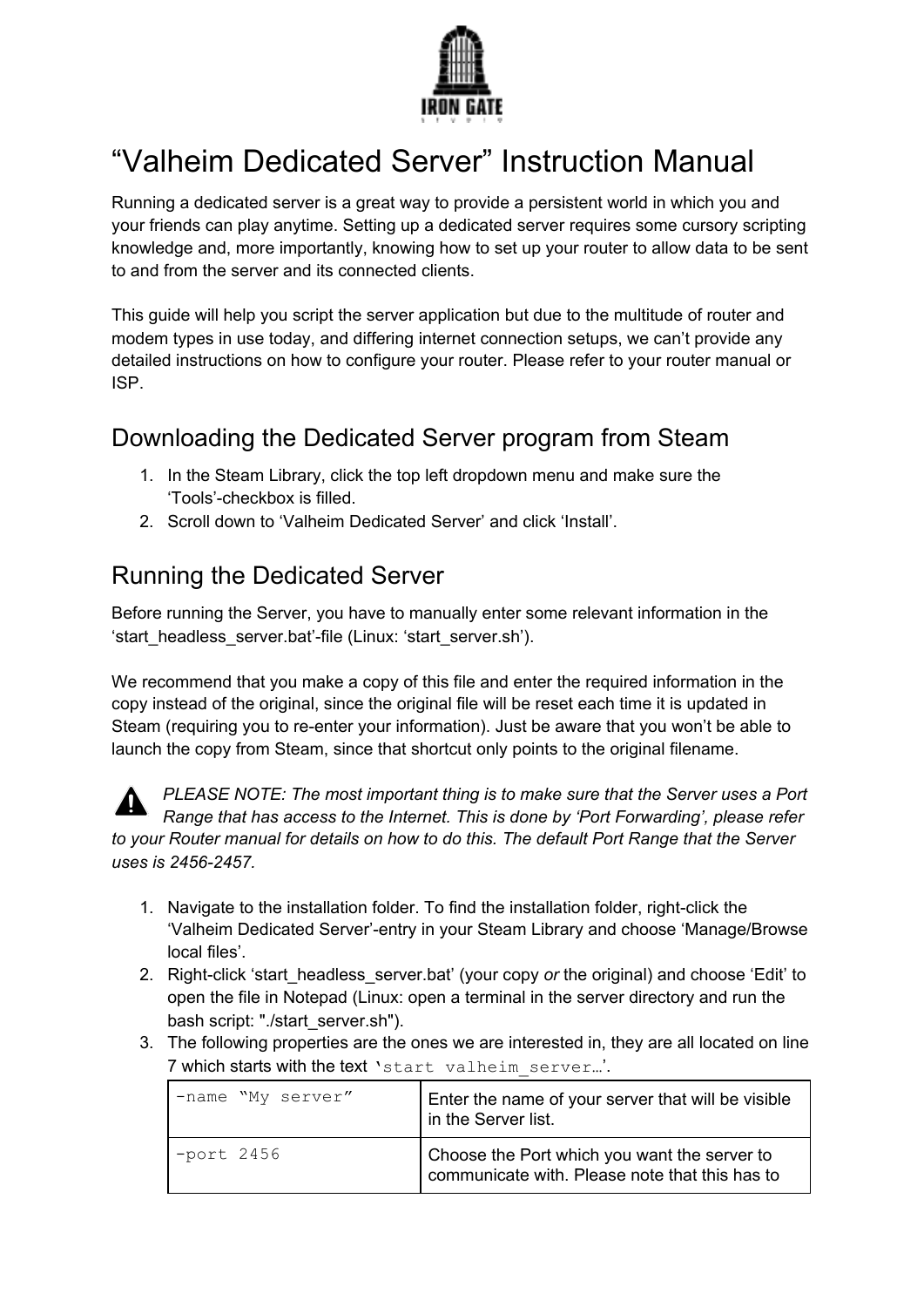|                    | correspond with the Port Forwarding settings on<br>your Router.                                                                                                                         |
|--------------------|-----------------------------------------------------------------------------------------------------------------------------------------------------------------------------------------|
|                    | Valheim uses the specified Port AND specified<br>Port+1. Default Ports are 2456-2457.                                                                                                   |
| -world "Dedicated" | A World with the name entered will be created.<br>You may also choose an already existing World<br>by entering its name.                                                                |
| -password "Secret" | Sets the password.                                                                                                                                                                      |
| -savedir [PATH]    | Overrides the default save path where Worlds<br>and permission-files are stored.<br>Default path<br><b>WINDOWS:</b><br>"/%USERPROFILE%/AppData/LocalLow/<br>IronGate/Valheim"<br>LINUX: |
|                    | "~/.config/unity3d/IronGate/Valheim"                                                                                                                                                    |
| -public 1          | Sets the visibility of your server. 1 is default and<br>will make the server visible in the browser.                                                                                    |
|                    | Set it to 0 to make the server invisible and only<br>joinable via the 'Join IP'-button.                                                                                                 |
|                    | Setting public to 0 is a good option if you wish to<br>run a local LAN server, where players can join<br>via the local IP of the server.                                                |

- 4. Once you're done setting up (don't forget to save the file) you can start the Server either by launching it directly in Windows or via Steam. If you get a Windows Firewall-popup please fill all checkboxes to allow the Server to communicate with the Internet.
- 5. When the Server program shows the message 'Game server connected' the Server is up and running, ready to accept connections.

# Stopping the Dedicated Server

1. When you wish to stop running the server, **it is important that you close it by pressing CTRL+C in the Command-window**. If you close it by clicking the X in the window frame the Server may keep running in the background, we don't really know!

# Administrating the Server and setting permissions

You can edit three separate text-files to set 1) who has admin privileges, 2) who is banned from your server, and 3) who is permitted on your server.